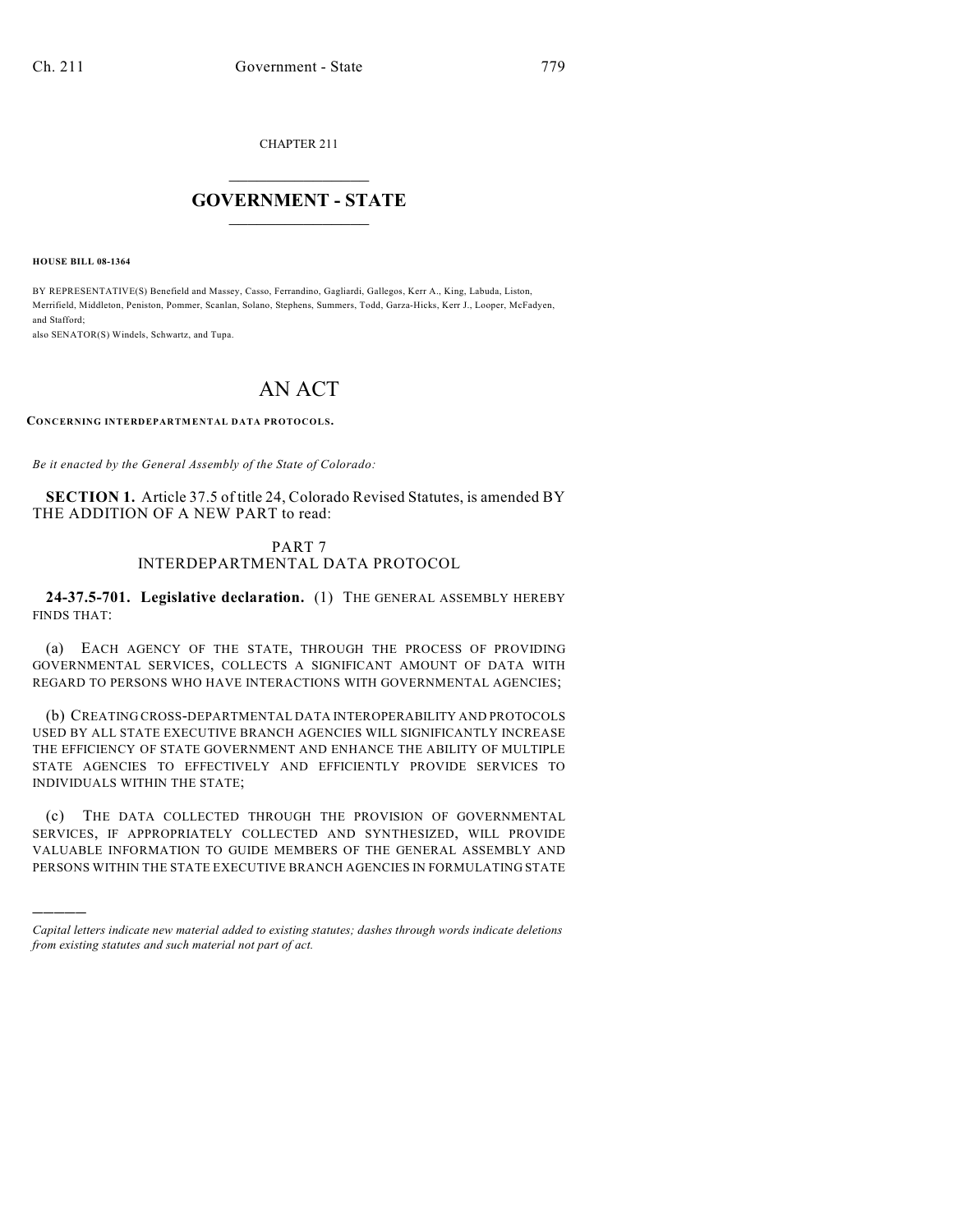POLICY AND IN DETERMINING THE EFFECTIVENESS OF STATE POLICIES;

(d) IT IS IMPERATIVE IN ESTABLISHING PROCEDURES AND PROTOCOLS FOR CROSS-DEPARTMENTAL DATA PROCESSING THAT THE STATE TAKE ALL POSSIBLE MEASURES TO ENSURE PERSONAL PRIVACY AND PROTECT PERSONAL INFORMATION FROM INTENTIONAL OR ACCIDENTAL RELEASE TO UNAUTHORIZED PERSONS AND FROM INTENTIONAL OR ACCIDENTAL USE FOR UNAUTHORIZED PURPOSES.

(2) THE GENERAL ASSEMBLY THEREFORE CONCLUDES THAT IT IS IN THE BEST INTERESTS OF THE STATE TO CREATE AN INTERDEPARTMENTAL DATA PROTOCOL TO ASSIST IN FORMULATING AND DETERMINING THE EFFECTIVENESS OF STATE POLICIES.

**24-37.5-702. Definitions.** AS USED IN THIS PART 7, UNLESS THE CONTEXT OTHERWISE REQUIRES:

(1) "CHIEF INFORMATION OFFICER" MEANS THE HEAD OF THE OFFICE OF INFORMATION TECHNOLOGY APPOINTED PURSUANT TO SECTION 24-37.5-103.

(2) "COUNCIL" MEANS THE DATA PROTOCOL DEVELOPMENT COUNCIL CONVENED PURSUANT TO SECTION 24-37.5-703.

(3) "DATA" MEANS UNIT RECORDS.

(4) "INTERDEPARTMENTAL DATA PROTOCOL" MEANS AN INTEROPERABLE, CROSS-DEPARTMENTAL DATA MANAGEMENT SYSTEM AND FILE SHARING PROCEDURE THAT PERMITS THE MERGING OF UNIT RECORDS FOR THE PURPOSES OF POLICY ANALYSIS AND DETERMINATION OF PROGRAM EFFECTIVENESS.

(5) "PERSONAL IDENTIFYING INFORMATION" MEANS A PERSON'S FIRST NAME OR FIRST INITIAL AND LAST NAME IN COMBINATION WITH HIS OR HER SOCIAL SECURITY NUMBER OR DRIVER'S LICENSE NUMBER OR IDENTIFICATION CARD NUMBER.

(6) "POLITICAL SUBDIVISION" MEANS A MUNICIPALITY, COUNTY, CITY AND COUNTY, TOWN, OR SCHOOL DISTRICT IN THIS STATE.

(7) "STATE AGENCY" MEANS EACH PRINCIPAL DEPARTMENT WITHIN THE EXECUTIVE BRANCH, INCLUDING EACH BOARD, DIVISION, UNIT, OFFICE, OR OTHER SUBDIVISION WITHIN EACH DEPARTMENT, EACH OFFICE OR AGENCY WITHIN THE GOVERNOR'S OFFICE, EACH STATE-SUPPORTED INSTITUTION OF HIGHER EDUCATION, AND EACH LOCAL DISTRICT JUNIOR COLLEGE; EXCEPT THAT "STATE AGENCY" SHALL NOT INCLUDE ANY DEPARTMENT, AGENCY, BOARD, DIVISION, UNIT, OFFICE, OR OTHER SUBDIVISION OF A DEPARTMENT THAT DOES NOT COLLECT UNIT RECORDS.

**24-37.5-703. Data protocol development council - convening.** ON OR BEFORE SEPTEMBER 1, 2008, THE CHIEF INFORMATION OFFICER SHALL CONVENE THE DATA PROTOCOL DEVELOPMENT COUNCIL TO ASSIST IN DESIGNING AND IMPLEMENTING THE INTERDEPARTMENTAL DATA PROTOCOL. THE COUNCIL SHALL CONSIST OF NO MORE THAN TWO REPRESENTATIVES FROM EACH STATE AGENCY WHO HAVE RESPONSIBILITY FOR THE COMMUNICATION AND INFORMATION RESOURCES AND COMMUNICATION AND INFORMATION RESOURCES TECHNOLOGIES WITHIN THE STATE AGENCY. THE CHIEF INFORMATION OFFICER MAY INCLUDE ADDITIONAL PERSONS ON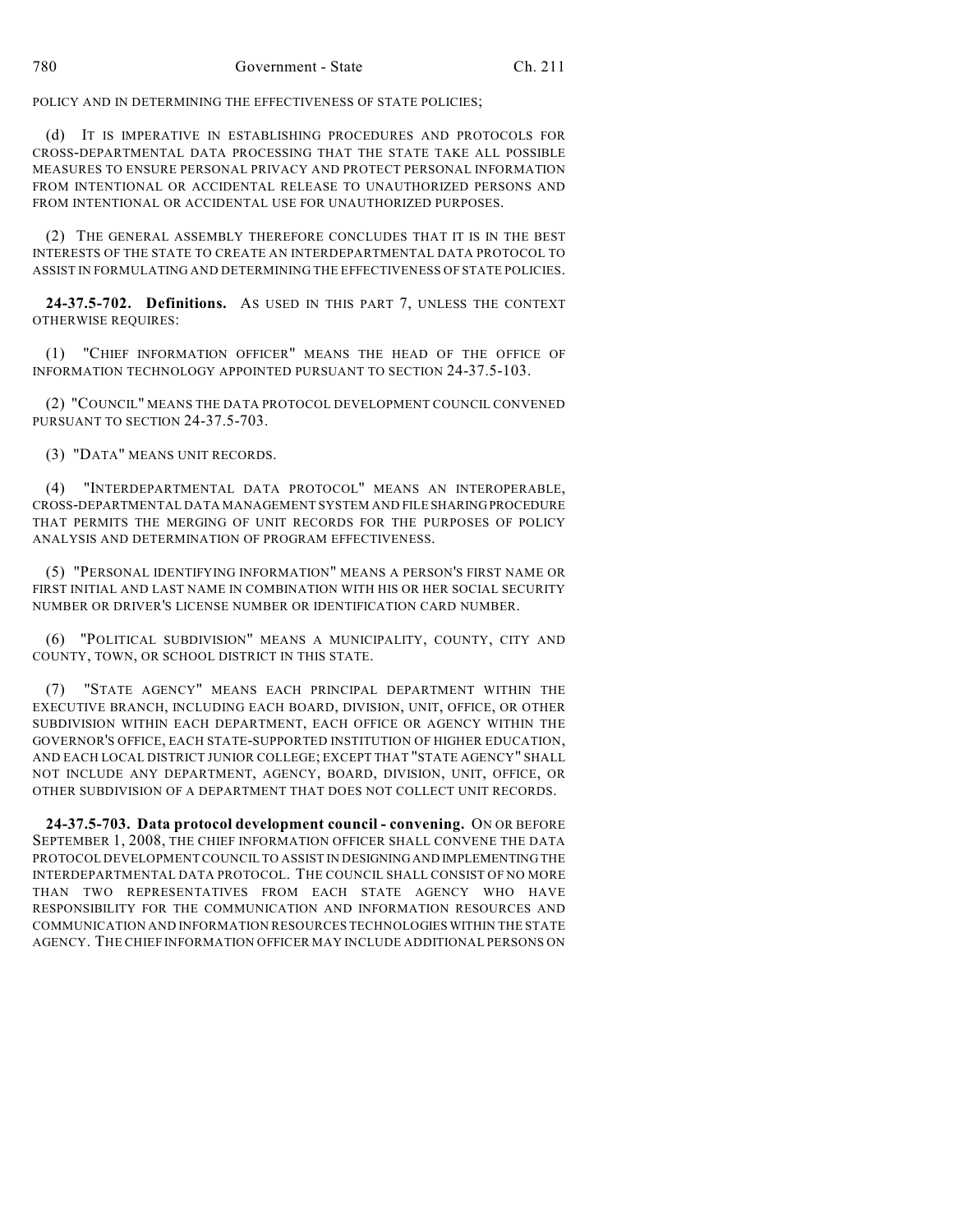THE COUNCIL IF HE OR SHE DETERMINES ADDITIONAL PERSONS ARE NECESSARY TO FULLY REPRESENT ALL OF THE STATE AGENCIES. THE COUNCIL SHALL MEET AS OFTEN AS NECESSARY AT THE CALL OF THE CHIEF INFORMATION OFFICER TO COMPLETE THE DUTIES SPECIFIED IN THIS PART 7.

**24-37.5-704. Interdepartmental data protocol - contents.** (1) THE CHIEF INFORMATION OFFICER, WORKING WITH THE COUNCIL, SHALL CREATE THE INTERDEPARTMENTAL DATA PROTOCOL, WHICH AT A MINIMUM SHALL INCLUDE PROTOCOLS AND PROCEDURES TO BE USED BY STATE AGENCIES IN DATA PROCESSING, INCLUDING BUT NOT LIMITED TO COLLECTING, STORING, MANIPULATING, SHARING, RETRIEVING, AND RELEASING DATA. IN DESIGNING THE INTERDEPARTMENTAL DATA PROTOCOL, THE CHIEF INFORMATION OFFICER AND THE COUNCIL SHALL ESTABLISH TIME LINES BY WHICH THE STATE AGENCIES SHALL IMPLEMENT THE INTERDEPARTMENTAL DATA PROTOCOL.

(2) THE INTERDEPARTMENTAL DATA PROTOCOL SHALL BE DESIGNED TO ENABLE EACH STATE AGENCY TO ACCURATELY AND EFFICIENTLY COLLECT AND SHARE DATA WITH THE OTHER STATE AGENCIES. AT A MINIMUM, THE INTERDEPARTMENTAL DATA PROTOCOL SHALL BE DESIGNED TO ENSURE THAT DATA COLLECTED BY DIFFERENT STATE AGENCIES CAN BE MATCHED AND DISCREPANCIES IN THE DATA PROCESSING RECONCILED TO ACCURATELY IDENTIFY DATA PERTAINING TO THE SAME RECORD WITHOUT ALLOWING ANY PERMANENT SHARING OF PERSONAL IDENTIFYING INFORMATION AMONG STATE AGENCIES WITHOUT EXPRESS AUTHORIZATION FROM THE EXECUTIVE DIRECTORS OF THE ORIGINATING AND RECEIVING STATE AGENCIES.

(3) IN CREATING THE PROTOCOLS AND PROCEDURES INCLUDED IN THE INTERDEPARTMENTAL DATA PROTOCOL BY WHICH STATE AGENCIES MAY SHARE DATA AND BY WHICH A STATE AGENCY MAY RELEASE DATA TO A POLITICAL SUBDIVISION OR TO A NONGOVERNMENTAL ENTITY OR AN INDIVIDUAL, THE COUNCIL SHALL, AT A MINIMUM:

(a) ESTABLISH THE CIRCUMSTANCES UNDER WHICH AND THE REASONS FOR WHICH A STATE AGENCY MAY SHARE INFORMATION WITH ANOTHER STATE AGENCY, WITH A POLITICAL SUBDIVISION, OR WITH A NONGOVERNMENTAL ENTITY OR AN INDIVIDUAL;

(b) ESTABLISH THE FORMAT IN WHICH A STATE AGENCY MAY RELEASE DATA TO A POLITICAL SUBDIVISION, A NONGOVERNMENTAL ENTITY, OR AN INDIVIDUAL;

(c) ENSURE COMPLIANCE WITH ALL STATE AND FEDERAL LAWS AND REGULATIONS CONCERNING THE PRIVACY OF INFORMATION, INCLUDING BUT NOT LIMITED TO THE FEDERAL "FAMILY EDUCATIONAL RIGHTS AND PRIVACY ACT OF 1974", 20 U.S.C. SEC. 1232g, AND THE FEDERAL "HEALTH INSURANCE PORTABILITY AND ACCOUNTABILITY ACT OF 1996", 42 U.S.C. SEC. 1320d TO 1320d-8; AND

(d) ENSURE THAT A STATE AGENCY DOES NOT PERMANENTLY SHARE PERSONAL IDENTIFYING INFORMATION WITH ANOTHER STATE AGENCY WITHOUT EXPRESS AUTHORIZATION FROM THE EXECUTIVE DIRECTORS OF THE ORIGINATING AND RECEIVING STATE AGENCIES OR WITH A POLITICAL SUBDIVISION, A NONGOVERNMENTAL ENTITY, OR AN INDIVIDUAL, OTHER THAN THE INDIVIDUAL WHO IS THE SUBJECT OF THE INFORMATION.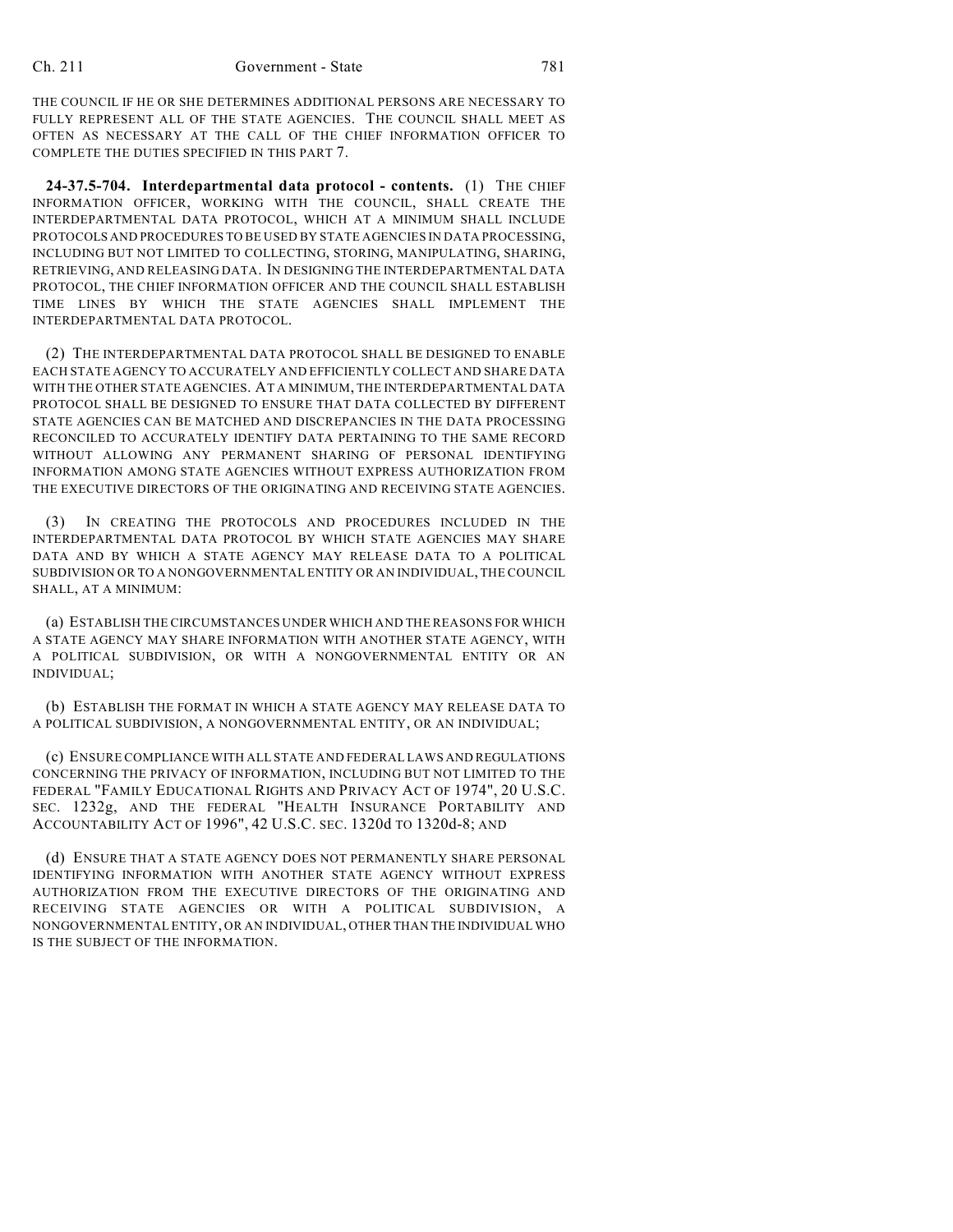(4) NOTWITHSTANDING ANY PROVISION OF THIS SECTION TO THE CONTRARY, THE INTERDEPARTMENTAL DATA PROTOCOL SHALL NOT NULLIFY ANY MEMORANDA OF UNDERSTANDING EXISTING AS OF JANUARY 1, 2008, NOR PROHIBIT THE CREATION OF MEMORANDA OF UNDERSTANDING AFTER SAID DATE, BETWEEN OR AMONG STATE AGENCIES CONCERNING DATA SHARING OR ANY OTHER DATA SHARING PRACTICES.

(5) NOTWITHSTANDING ANY PROVISION OF THIS SECTION TO THE CONTRARY, THE INTERDEPARTMENTAL DATA PROTOCOL SHALL NOT PROHIBIT THE RELEASE TO OR SHARING OF DATA WITH NONGOVERNMENTAL ENTITIES OR INDIVIDUALS IF THE RELEASE OR SHARING IS OTHERWISE REQUIRED, PERMITTED, OR ALLOWED BY THE PROVISIONS OF PART 2 OF ARTICLE 72 OF THIS TITLE OR OTHER STATE OR FEDERAL LAW, OR IF THE RELEASE OR SHARING OCCURS PURSUANT TO CONTRACT OR OTHER AGREEMENT WITH A STATE AGENCY.

**24-37.5-705. Data sharing - authorization.** (1) WITH THE IMPLEMENTATION OF THE INTERDEPARTMENTAL DATA PROTOCOL, EXCEPT AS SPECIFICALLY PROHIBITED BY STATUTE, EACH STATE AGENCY IS AUTHORIZED, IN ACCORDANCE WITH THE PROVISIONS OF THE INTERDEPARTMENTAL DATA PROTOCOL, TO SHARE WITH THE FOLLOWING ENTITIES DATA COLLECTED IN THE COURSE OF PERFORMING ITS POWERS AND DUTIES:

- (a) OTHER STATE AGENCIES;
- (b) AGENCIES WITHIN THE LEGISLATIVE AND JUDICIAL DEPARTMENTS;
- (c) POLITICAL SUBDIVISIONS; AND
- (d) NONGOVERNMENTAL ENTITIES AND INDIVIDUALS.

**24-37.5-706. Interdepartmental data protocol cash fund - created.** (1) THE CHIEF INFORMATION OFFICER IS AUTHORIZED TO SEEK AND ACCEPT GIFTS, GRANTS, OR DONATIONS FROM PRIVATE OR PUBLIC SOURCES FOR THE PURPOSES OF THIS PART 7. ALL PRIVATE AND PUBLIC FUNDS RECEIVED THROUGH GIFTS, GRANTS, OR DONATIONS SHALL BE TRANSMITTED TO THE STATE TREASURER, WHO SHALL CREDIT THE SAME TO THE INTERDEPARTMENTAL DATA PROTOCOL CASH FUND, WHICH FUND IS HEREBY CREATED AND REFERRED TO IN THIS SECTION AS THE "FUND". THE MONEYS IN THE FUND ARE CONTINUOUSLY APPROPRIATED TO THE OFFICE OF INFORMATION TECHNOLOGY FOR THE DIRECT AND INDIRECT COSTS ASSOCIATED WITH THE IMPLEMENTATION OF THIS PART 7. THE CHIEF INFORMATION OFFICER AND THE OFFICE OF INFORMATION TECHNOLOGY SHALL NOT BE REQUIRED TO IMPLEMENT THE PROVISIONS OF THIS PART 7 UNTIL SUCH TIME AS AT LEAST ONE HUNDRED THIRTEEN THOUSAND FIVE HUNDRED DOLLARS ARE CREDITED TO THE FUND. IT IS THE INTENT OF THE GENERAL ASSEMBLY THAT THE PROVISIONS OF THIS PART 7 BE IMPLEMENTED WITHOUT THE USE OF STATE MONEYS.

(2) ANY MONEYS IN THE FUND NOT EXPENDED FOR THE PURPOSE OF THIS PART 7 MAY BE INVESTED BY THE STATE TREASURER AS PROVIDED BY LAW. ALL INTEREST AND INCOME DERIVED FROM THE INVESTMENT AND DEPOSIT OF MONEYS IN THE FUND SHALL BE CREDITED TO THE FUND. ANY UNEXPENDED AND UNENCUMBERED MONEYS REMAINING IN THE FUND AT THE END OF A FISCAL YEAR SHALL REMAIN IN THE FUND AND SHALL NOT BE CREDITED OR TRANSFERRED TO THE GENERAL FUND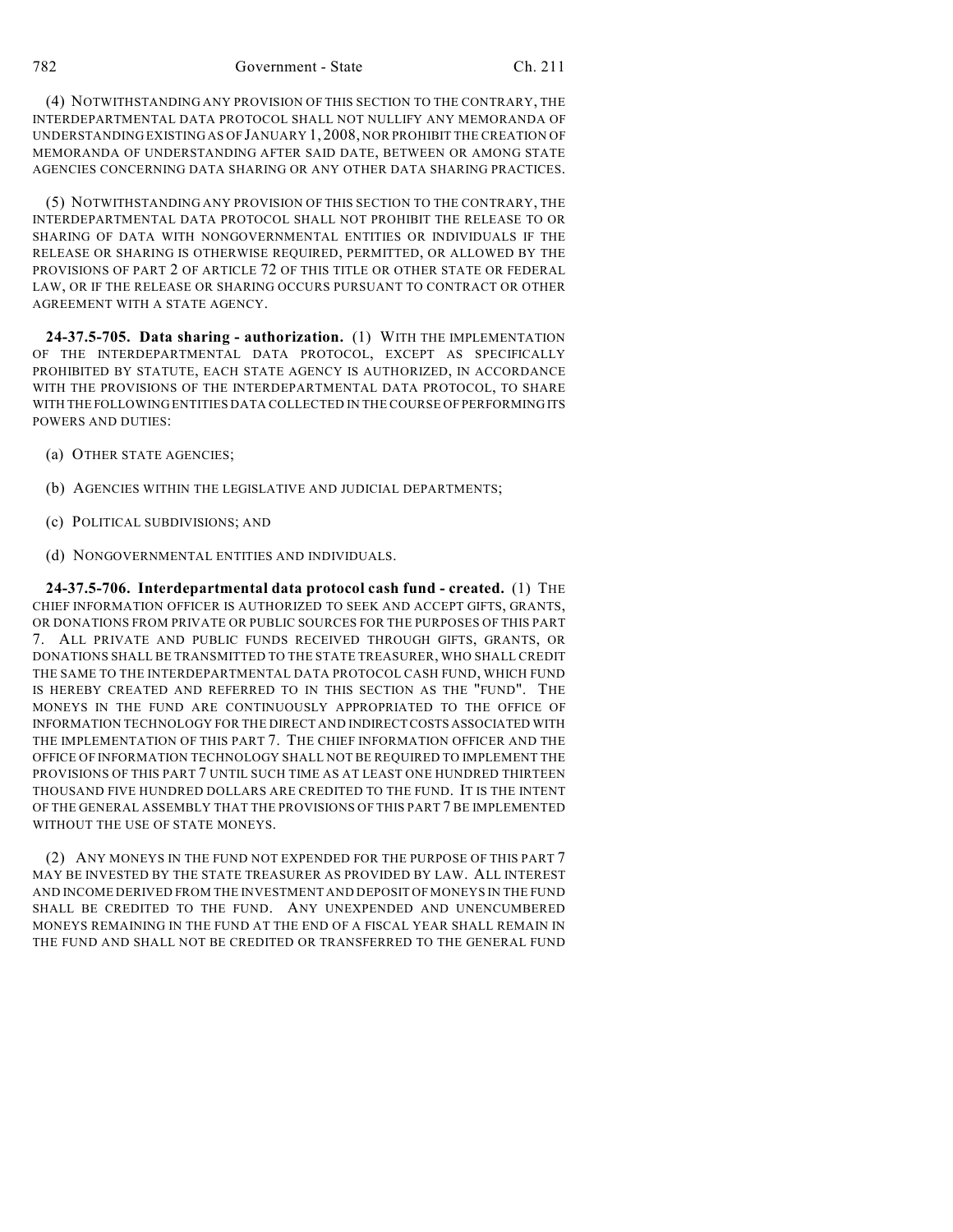## OR ANOTHER FUND.

**24-37.5-707. Interdepartmental data protocol - report.** THE CHIEF INFORMATION OFFICER SHALL SUBMIT TO THE GOVERNOR AND THE STATE, VETERANS, AND MILITARY AFFAIRS COMMITTEES OF THE HOUSE OF REPRESENTATIVES AND THE SENATE, OR ANY SUCCESSOR COMMITTEES, A REPORT ON OR BEFORE MARCH 1, 2009, CONCERNING DEVELOPMENT AND IMPLEMENTATION OF THE INTERDEPARTMENTAL DATA PROTOCOL.

**SECTION 2.** Part 1 of article 2 of title 22, Colorado Revised Statutes, is amended BY THE ADDITION OF A NEW SECTION to read:

**22-2-134. Unique student identifier - early childhood education - rules.** (1) ON OR BEFORE SEPTEMBER 1, 2008, THE COMMISSIONER, IN COOPERATION WITH THE EXECUTIVE DIRECTOR OF THE DEPARTMENT OF HUMAN SERVICES, SHALL CONVENE A WORKING GROUP TO REVIEW THE ISSUES PERTAINING TO THE ASSIGNMENT OF A UNIQUELY IDENTIFYING STUDENT NUMBER TO CHILDREN WHO RECEIVE STATE-SUBSIDIZED OR FEDERALLY SUBSIDIZED EARLY CHILDHOOD EDUCATION SERVICES, INCLUDING BUT NOT LIMITED TO SERVICES PROVIDED THROUGH THE CHILD CARE DEVELOPMENT BLOCK GRANT AND HEAD START. IN CONVENING THE WORKING GROUP, THE COMMISSIONER AND THE EXECUTIVE DIRECTOR OF THE DEPARTMENT OF HUMAN SERVICES SHALL INCLUDE REPRESENTATIVES FROM THE DEPARTMENT OF EDUCATION AND THE DEPARTMENT OF HUMAN SERVICES AND REPRESENTATIVES OF SCHOOL DISTRICTS AND OTHER INTERESTED STAKEHOLDERS.

(2) THE WORKING GROUP SHALL ADOPT PROTOCOLS BY WHICH THE DEPARTMENT OF EDUCATION, THE DEPARTMENT OF HUMAN SERVICES, SCHOOL DISTRICTS, CHARTER SCHOOLS, THE EARLY CHILDHOOD COUNCILS, AS DESCRIBED IN SECTION 26-6.5-103.3,C.R.S., AND THE EARLY CHILDHOOD CARE AND EDUCATION COUNCILS, AS DEFINED IN SECTION 26-6.5-101.5 (6), C.R.S., SHALL COOPERATE IN ASSIGNING THE UNIQUELY IDENTIFYING STUDENT NUMBERS. THE WORKING GROUP SHALL ALSO CONSIDER METHODS BY WHICH TO ENCOURAGE AND FACILITATE THE ASSIGNMENT OF UNIQUELY IDENTIFYING STUDENT NUMBERS TO STUDENTS WHO ARE RECEIVING EARLY CHILDHOOD EDUCATION SERVICES THAT ARE NOT SUBSIDIZED BY STATE OR FEDERAL FUNDING.

(3) ON OR BEFORE FEBRUARY 1, 2009, THE COMMISSIONER SHALL REPORT TO THE HEAD OF THE OFFICE OF INFORMATION TECHNOLOGY THE FINDINGS AND PROTOCOLS ADOPTED BY THE WORKING GROUP. THE HEAD OF THE OFFICE OF INFORMATION TECHNOLOGY SHALL INCORPORATE THE FINDINGS AND PROTOCOLS OF THE WORKING GROUP INTO THE REPORT MADE TO THE GOVERNOR AND THE STATE, VETERANS, AND MILITARY AFFAIRS COMMITTEES OF THE HOUSE OF REPRESENTATIVES AND THE SENATE, OR ANY SUCCESSOR COMMITTEES, PURSUANT TO SECTION 24-37.5-707, C.R.S.

(4) FOLLOWING ADOPTION OF THE PROTOCOLS, THE STATE BOARD OF EDUCATION SHALL PROMULGATE RULES PURSUANT TO THE "STATE ADMINISTRATIVE PROCEDURE ACT", ARTICLE 4 OF TITLE 24, C.R.S., AS NECESSARY FOR THE ASSIGNMENT OF UNIQUELY IDENTIFYING STUDENT NUMBERS TO STUDENTS RECEIVING EARLY CHILDHOOD EDUCATION SERVICES. THE STATE BOARD SHALL COLLABORATE